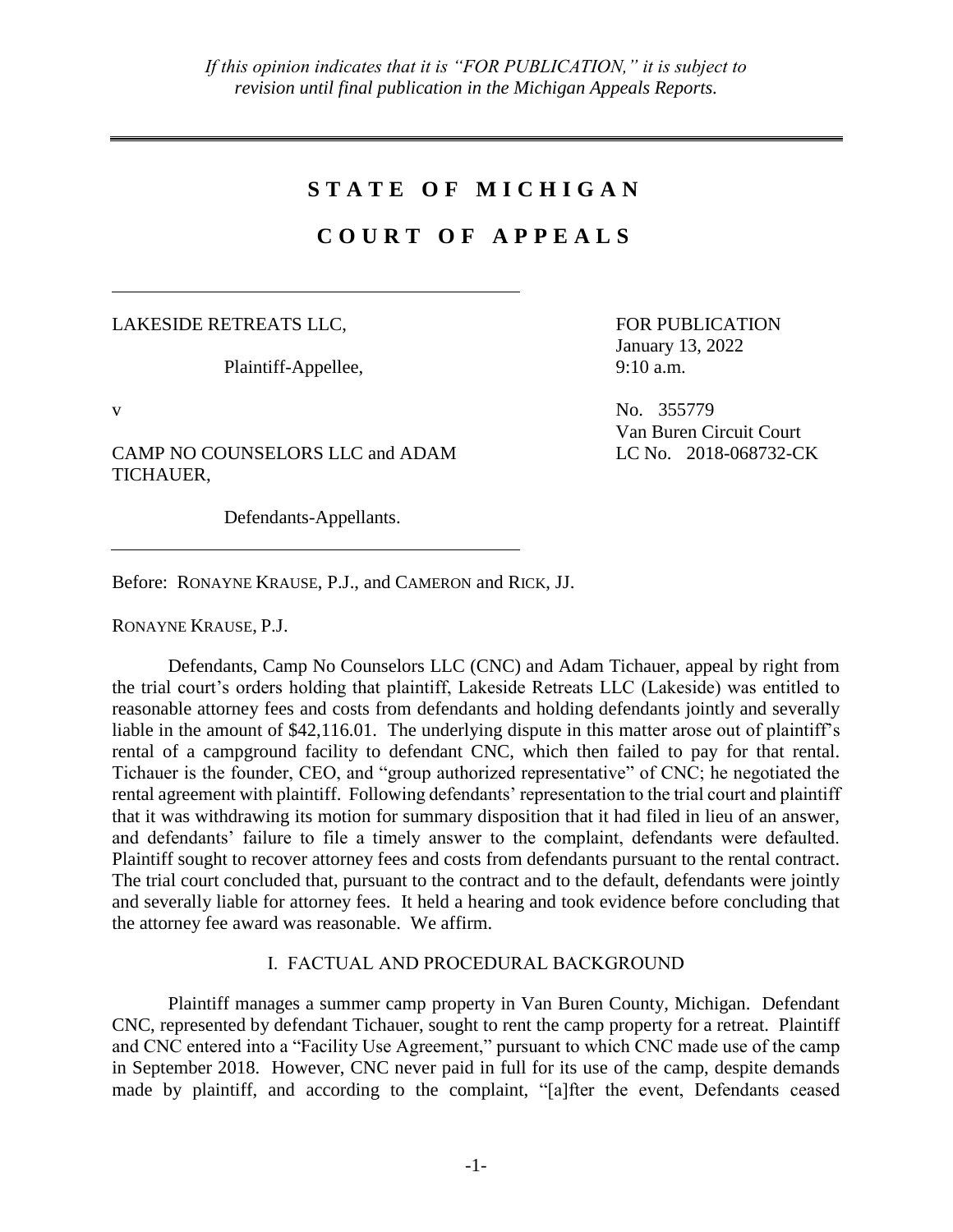communicating with the Plaintiff." Plaintiff commenced this action on November 29, 2018, alleging fraud, "alter ego," breach of contract, and quantum meruit. Defendants never seriously disputed that CNC breached the contract with plaintiff. Rather, defendants only challenged whether Tichauer had any personal liability for the breach and whether any fraud had occurred.

In lieu of an answer, defendants moved for summary disposition. The motion never addressed breach of contract or quantum meruit as to CNC, but it nevertheless requested dismissal of the entire action. Rather, the motion contended that, notwithstanding the fact that defendants' counsel had filed an unconditional appearance on behalf of both CNC and Tichauer, the court lacked personal jurisdiction over Tichauer. It also asserted that plaintiff had failed to allege a sufficient factual basis for its fraud claim, and its "alter ego" claim failed to set forth facts sufficient to warrant piercing CNC's corporate veil. Several administrative and professional errors ensued. Initially, plaintiff was not provided with notice of a scheduled hearing regarding the motion, following which defendants did not receive a copy of plaintiff's response to the motion. The parties stipulated to adjourn the hearing to June 3, 2019. In the meantime, the parties discussed a possible settlement, but according to plaintiff and not seriously challenged by defendants, defendants never provided any concrete offer until more than a year later. Rather, defendants apparently only inquired into the possibility of settlement and reacted poorly to plaintiff's insistence that plaintiff was "seeking the amount listed in the Complaint." Nevertheless, on May 30, 2019, defendants' counsel sent an email to the trial judge's clerk, copying plaintiff's attorney, stating: "We will not be moving forward on our Motion for Summary Disposition on Monday, June 3, 2019 and will be withdrawing the same." Plaintiff's counsel immediately emailed defendants' counsel requesting that defendants file a formal withdrawal of their motion, but defendants neither responded nor filed a formal withdrawal. Defendants' counsel subsequently maintained that she believed settlement negotiations were ongoing and that further discovery was necessary to address plaintiff's response to the motion.

On June 12, 2019, defendants' counsel emailed plaintiff's counsel to inquire into plaintiff's position regarding settlement, noting that she was moving to a new law firm and hoped to resolve the matter before her departure. Plaintiff's counsel responded that defendants had provided neither an offer that could be passed on nor any refutation of the allegations in the complaint. Plaintiff's counsel informed defendant's counsel that "To the extent your client is interested in resolution, please relay their offer and I will certainly discuss with our client." The next day, plaintiff filed affidavits in support of requests for defaults against defendants, averring that defendants had withdrawn their motion for summary disposition by email, and they had failed to file and serve an answer to the complaint more than six months after the case was commenced. The circuit court clerk entered defaults against CNC and Tichauer on the same date. Defendants' counsel had not yet informed plaintiff or the court of her new contact information, so she was served with the entries of defaults and supporting affidavits at address she had used since filing her appearance. Apparently, defendants' counsel's original firm failed to forward the documents. Almost a month later, defendants' counsel emailed plaintiff's counsel her new address. A month after that, defendants' counsel learned about the defaults by accident when she "checked the online docket . . . to ensure that it reflected [her] new firm and address." Defendants' counsel's change of address was actually filed with the trial court on August 19, 2019.

The parties' attorneys exchanged emails regarding the defaults, in which defendants' counsel asked plaintiff's counsel to withdraw the defaults and indicated her belief that plaintiff's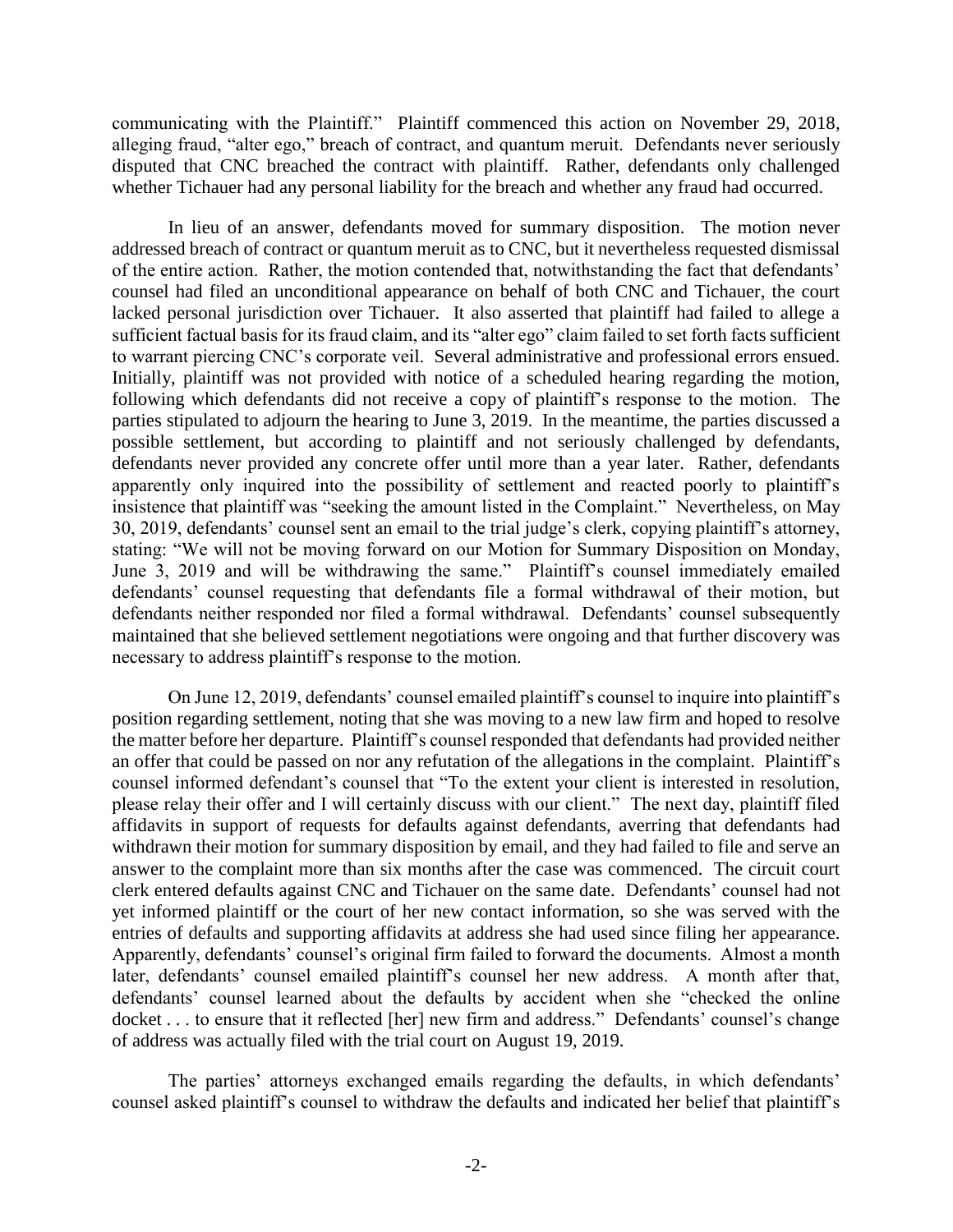counsel had acted improperly; and plaintiff's counsel refused and indicated his belief that defendants' counsel failed to act with diligence or competence. Plaintiff moved for default judgments against defendants, and those judgments were entered. Defendants' counsel asked plaintiff to set aside the default judgments, but plaintiff's counsel refused to "go back to our client and suggest that after all these thousands of dollars have been spent . . . to put the litigation back at the beginning due to the other side's poor litigation strategy and general failure to abide by the court rules." Defendants moved to set aside the defaults and default judgments, generally reiterating the substance of their motion for summary disposition, arguing that the "good cause" factors for setting aside a default judgment set forth in *Shawl v Spence Bros, Inc*, 280 Mich App 213, 238; 760 NW2d 674 (2008), weighed in defendants' favor, and asserting that the parties had been engaging in settlement discussions rather than litigation, and defendants expected to re-notice their motion for summary disposition after the completion of discovery. Defendants again presented no apparent challenge to the breach of contract claim as to CNC. Plaintiff responded that defendants had still not even attempted to offer a proposed answer, and the claim that the parties were engaging in serious settlement negotiations was belied by the parties' actual communications.

The trial court held a hearing and opined that defendants had represented to the court and to plaintiff that they were withdrawing their motion, and defendants never indicated any contrary intent until after the default requests had been filed. The trial court also concluded that even if defendants did believe settlement negotiations were ongoing, they were not excused from responding to the complaint. Furthermore, the court rules provided no grace period for filing an answer after withdrawing a motion for summary disposition that had been filed in lieu of an answer. The trial court recognized that defendants had not totally failed to appear and defend, but nevertheless they had not merely missed a deadline, but in fact failed to respond. The trial court therefore refused to set aside the defaults. However, the trial court concluded that because defendants had actually appeared in this matter, they were entitled to seven days' notice before entry of a default judgment pursuant to MCR 2.603(B)(1)(b). Because defendants had received fewer than seven days' notice, the trial court vacated the default judgments. Plaintiff promptly filed a renewed motion for default judgment, and after the parties twice stipulated to give defendants additional time to respond, defendants filed a response that largely reiterated their prior substantive arguments. However, defendants also challenged whether plaintiff's damages were actually a "sum certain," especially because plaintiff's claimed damages included a substantial amount of attorney fees.<sup>1</sup> The trial court held a hearing at which it refused to revisit its prior decision regarding liability, which necessarily resulted in Tichauer having personal liability, but it agreed to hold an evidentiary hearing regarding the amount of damages and attorney fees.

The parties subsequently stipulated to set aside the default for fraud, subject to both defendants remaining jointly and severally liable for damages under the contract and subject to that liability being non-dischargeable in bankruptcy. The trial court entered a stipulated order accordingly. The parties agreed that the trial court "would issue a ruling as to the legal interpretation of the contractual provision regarding legal fees at a future hearing." The trial court

<sup>&</sup>lt;sup>1</sup> Plaintiff's entitlement to reasonable attorney fees was based on provisions of the Rental Use Agreement, which will be discussed in greater detail below.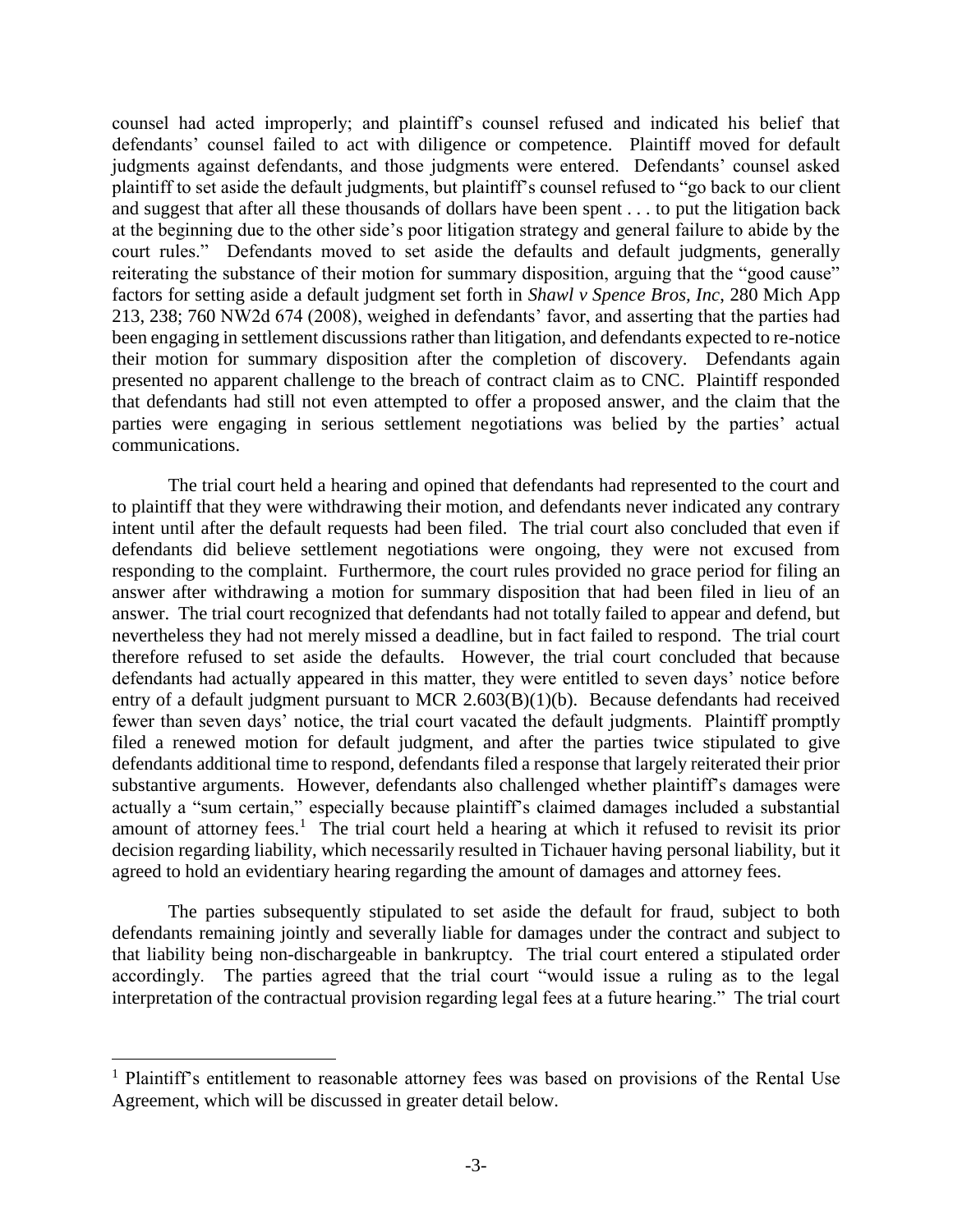entered an opinion and order holding that ¶ 11 of the Rental Use Agreement obligated CNC to pay plaintiff's costs for plaintiff's involvement in litigation against CNC, and the default judgment established that Tichauer was also personally liable for those costs. The parties apparently spent a considerable amount of effort attempting to negotiate a settlement regarding the amount of attorney fees, but they were unable to do so. According to plaintiff, defendant finally proposed a "settlement amount with a dollar amount attached" for the first time just prior to a hearing held on August 18, 2020. The parties eventually agreed to dismiss the remaining counts in the complaint, and the defaults regarding those counts, with prejudice, but leaving plaintiff's claim for attorney fees outstanding. No settlement ensued regarding the attorney fees, and the trial court held a hearing regarding the amount of attorney fees.

Following a hearing, the trial court set forth a thorough analysis during which it concluded that a reasonable hourly rate was \$275 an hour, well below the \$435 an hour actually charged by plaintiff's attorney, but above the median hourly rate for attorneys in Van Buren County of \$250 an hour. The trial court rejected defendants' objection to the use of "block billing" in plaintiff's attorney's invoices and concluded that plaintiff's attorney had requested a reasonable amount of time, but it ordered the deduction of certain seemingly-clerical work performed by paralegals. The trial court ultimately awarded plaintiff "reasonable attorney fees in the amount of \$41,153.77 and costs in the amount of \$962.24." This appeal followed.

#### II. STANDARDS OF REVIEW

A trial court's award of attorney fees is reviewed for an abuse of discretion, which "occurs when the trial court's decision is outside the range of reasonable and principled outcomes." *Smith v Khouri*, 481 Mich 519, 526; 751 NW2d 472 (2008). Any underlying factual findings are reviewed for clear error, which occurs if this Court is definitely and firmly convinced that the trial court made a mistake. *Speicher v Columbia Twp Bd of Election Comm'rs*, 299 Mich App 86, 94; 832 NW2d 392 (2012). The reasonableness of the fees awarded is also reviewed for an abuse of discretion, and any underlying questions of law are reviewed de novo. *Teran v Rittley*, 313 Mich App 197, 208; 882 NW2d 181 (2015). "[Q]uestions involving the proper interpretation of a contract or the legal effect of a contractual clause are also reviewed de novo." *Rory v Continental Ins Co*, 473 Mich 457, 464; 703 NW2d 23 (2005). "In ascertaining the meaning of a contract, we give the words used in the contract their plain and ordinary meaning that would be apparent to a reader of the instrument." *Id*.

#### III. TICHAUER'S PERSONAL LIABILITY

Defendants first argue that the trial court erred in awarding attorney fees against Tichauer personally. We disagree.

As an initial matter, we observe that the record reflects some loose use of terminology regarding the distinction between a "default" and a "default judgment." "It is an established principle of Michigan law that a default settles the question of liability as to well-pleaded allegations and precludes the defaulting party from litigating that issue." *Wood v DAIIE*, 413 Mich 573, 578; 321 NW2d 653 (1982). In contrast, a default judgment "reduces the default to a judgment for money damages." *Dollar Rent-A-Car Systems v Nodel Constr Co, Inc*, 172 Mich App 738; 743; 432 NW2d 423 (1988); citing *Wood*, 413 Mich at 583-585. A defaulted party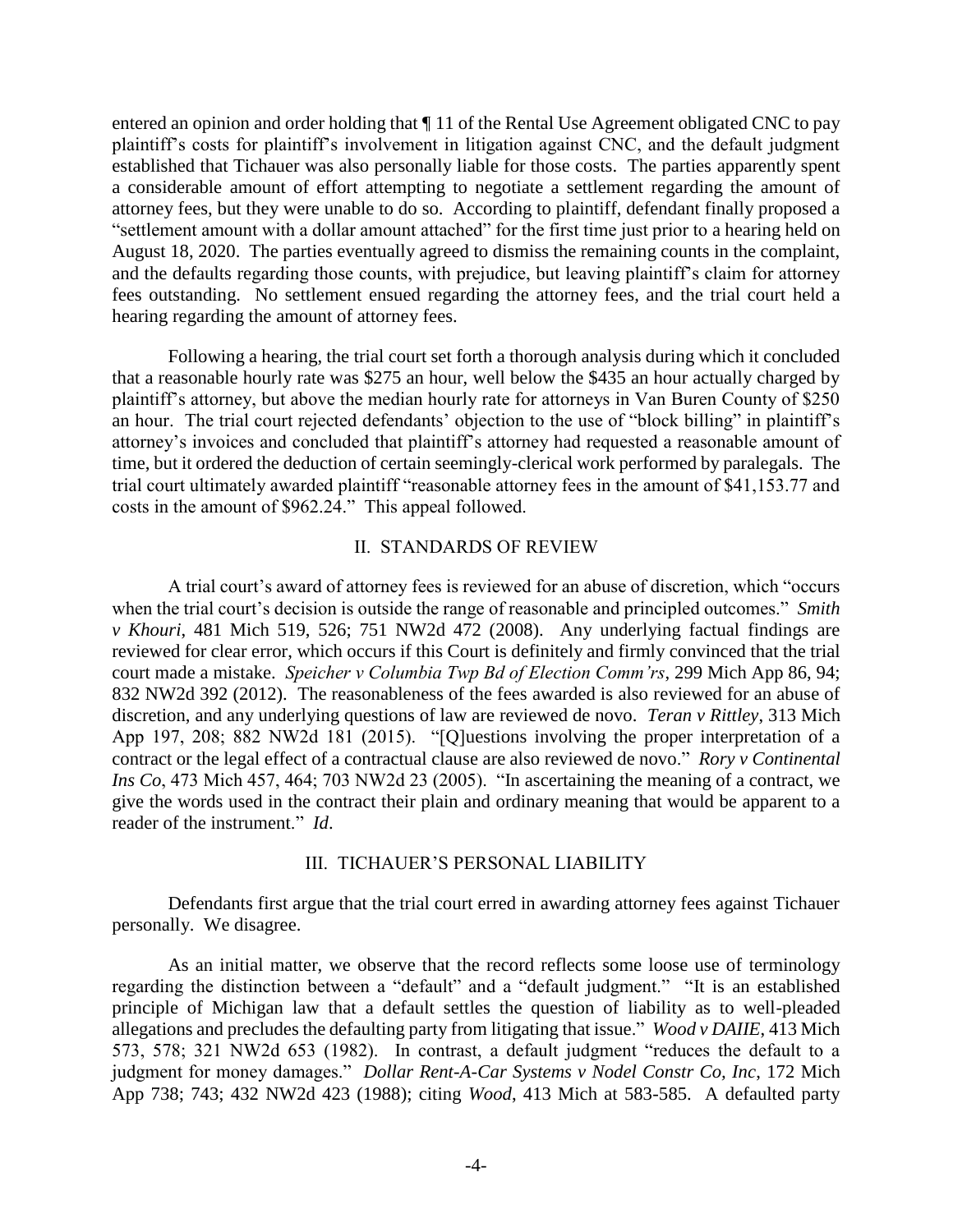retains the right to challenge the amount of damages, but the defaulted party may no longer challenge liability. *Wood*, 413 Mich at 578; see also *Grinnell v Bebb*, 126 Mich 157, 159-161; 85 NW 467 (1901). Traditionally, therefore, a party is not entitled to notice in advance of taking a default, but is entitled to notice in advance of a default judgment for purposes of challenging the amount of damages. *White v Sadler*, 350 Mich 511, 517-519; 87 NW2d 192 (1957).

As discussed, the trial court entered a default against each defendant and subsequently refused to set aside those defaults. Although the parties did eventually stipulate to set aside the defaults, the default as to fraud was set aside conditioned upon defendants remaining jointly and severally liable for attorney fees under the parties' contract. The default as to the remaining claims was set aside only after the trial court had determined that both defendants were liable for the attorney fees, and their agreement expressly left alone the attorney fee award issue. Defendants argue that the trial court erred in relying on the default judgment to hold Tichauer personally responsible for the attorney fees. Technically, this is true: the trial court cited the "default judgment" as the basis for concluding that Tichauer shared CNC's liability, but the default judgment had actually been set aside. Substantively, however, it is clear that the trial court meant to refer to the defaults, which at all relevant times had conclusively established that CNC was an alter ego of Tichauer and Tichauer could be held personally liable for CNC's conduct. The trial court correctly relied on the defaults for the conclusion that Tichauer was personally responsible for CNC's conduct, including damages.

Attorney fees are typically not recoverable unless they are provided by, in relevant part, a contractual provision. *Wyandotte Electric Supply Co v Electrical Technology Sys, Inc*, 499 Mich 127, 150; 881 NW2d 95 (2016). Such contractual provisions are enforceable, but limited to only reasonable attorney fees. *Zeeland Farm Service, Inc v JBL Enterprises, Inc*, 219 Mich App 190, 195-196; 555 NW2d 733 (1996). Where attorney fees are provided by a contractual provision, recovery of such fees is considered an element of damages. *Fleet Business Credit v Kraphol Ford Lincoln Mercury Co*, 274 Mich App 584, 589; 735 NW2d 644 (2007). Pursuant to the default, Tichauer could be held personally liable for damages, and defendants were no longer able to challenge that liability. Therefore, to the extent the contract permitted any award of attorney fees, the trial court properly held that Tichauer was jointly and severally responsible along with CNC for paying them.

Defendants also argue that any attorney fees associated with the fraud claim should not have been awarded. This argument is neither properly presented nor supported. *Caldwell v Chapman*, 240 Mich App 124, 132; 610 NW2d 264 (2000); *Mitcham v City of Detroit*, 355 Mich 182, 203; 94 NW2d 388 (1959). In any event, it does not appear to be correct. The trial court's award of attorney fees was based on ¶ 11 of the Facility Use Agreement. That provision entitles plaintiff to "all costs, losses, damages, liabilities and expenses (including reasonable attorneys' fees), *arising out of or based upon* . . . the breach or default by [CNC] . . . under any provision of this Facility Use Agreement" (emphasis added). Plaintiff's fraud claim generally asserted, in part, that defendants, including Tichauer personally, never intended to pay for their use of plaintiff's facility. Although perhaps not itself a direct breach of the contract, a fair reading of the fraud claim is that it *arises out of or is based upon* defendants' breach of the contract. In the absence of any meaningful argument to the contrary, we are unable to conclude that it was improper for defendants to be jointly and severally responsible for all attorney fees incurred in this litigation.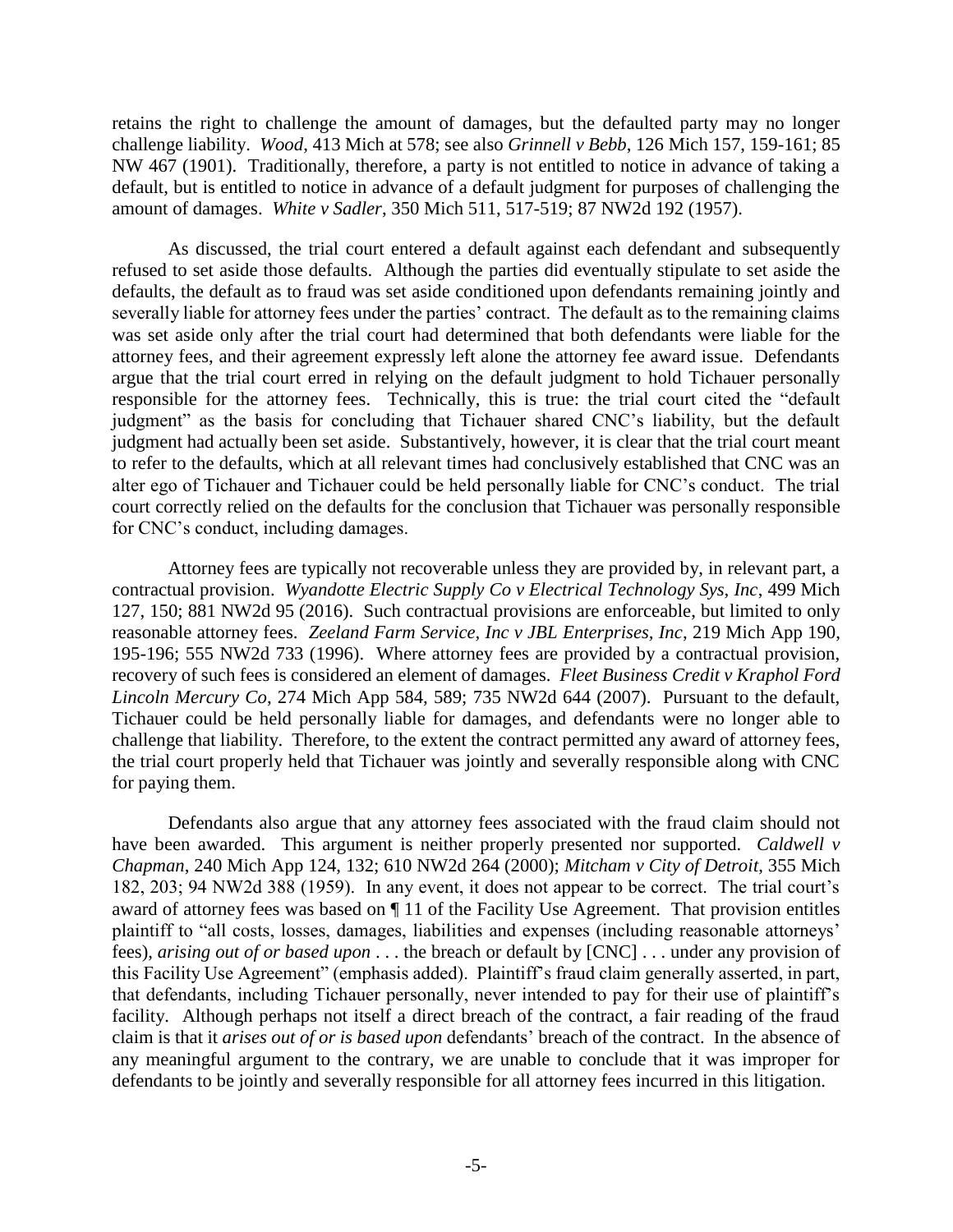#### IV. REASONABLENESS OF ATTORNEY FEES

Defendants next argue that the hourly rate of \$275 set by the trial court was unreasonably high in light of the complexity of the case. Defendants do not actually suggest what they believe would be a more appropriate hourly rate. In any event, we disagree that the rate set by the trial court was unreasonable.

The party requesting attorney fees must establish the reasonableness of those fees, and trial courts must consider a non-exclusive list of factors when determining a reasonable attorney fee. *Smith*, 481 Mich at 528-530. Traditionally, the factors come from two sources and overlap somewhat:

(1) the professional standing and experience of the attorney; (2) the skill, time and labor involved; (3) the amount in question and the results achieved; (4) the difficulty of the case; (5) the expenses incurred; and (6) the nature and length of the professional relationship with the client. [*Smith*, 481 Mich at 529, quoting *Wood*, 413 Mich at 588.]

and

 $\overline{a}$ 

(1) the time and labor required, the novelty and difficulty of the questions involved, and the skill requisite to perform the legal service properly; (2) the likelihood, if apparent to the client, that the acceptance of the particular employment will preclude other employment by the lawyer; (3) the fee customarily charged in the locality for similar legal services; (4) the amount involved and the results obtained; (5) the time limitations imposed by the client or by the circumstances; (6) the nature and length of the professional relationship with the client; (7) the experience, reputation, and ability of the lawyer or lawyers performing the services; and (8) whether the fee is fixed or contingent. [*Smith*, 481 Mich at 530, quoting MRPC  $1.5(a).$ ]

However, the starting point is to determine "the fee customarily charged in the locality for similar legal services." *Smith*, 481 Mich at 531. The trial court properly considered the 2020 State Bar of Michigan Economics of Law Practice Survey. See *Vittiglio v Vittiglio*, 297 Mich App 391, 409- 410; 824 NW2d 591 (2012).

The 2020 Economics of Law Practice Survey showed that in Van Buren County, the median hourly billing rate was \$250 and the mean hourly billing rate was \$246; statewide, the median hourly billing rate was \$275 and the mean hourly billing rate was \$305. A "median" is simply the number that falls in the center of a set of numbers, whereas a "mean" is essentially the average of all of the numbers in a set.<sup>2</sup> The mean billing rate in the field of civil litigation was \$324, and the mean billing rate in the field of contracts was \$302. The mean billing rate for associates was \$250, whereas the mean billing rates for equity and non-equity partners was respectively \$349 and \$358. The mean billing rate for attorneys with 11 to 15 years of experience

 $2$  See  $\lt$  https://www.britannica.com/science/mean-median-and-mode  $\gt$ .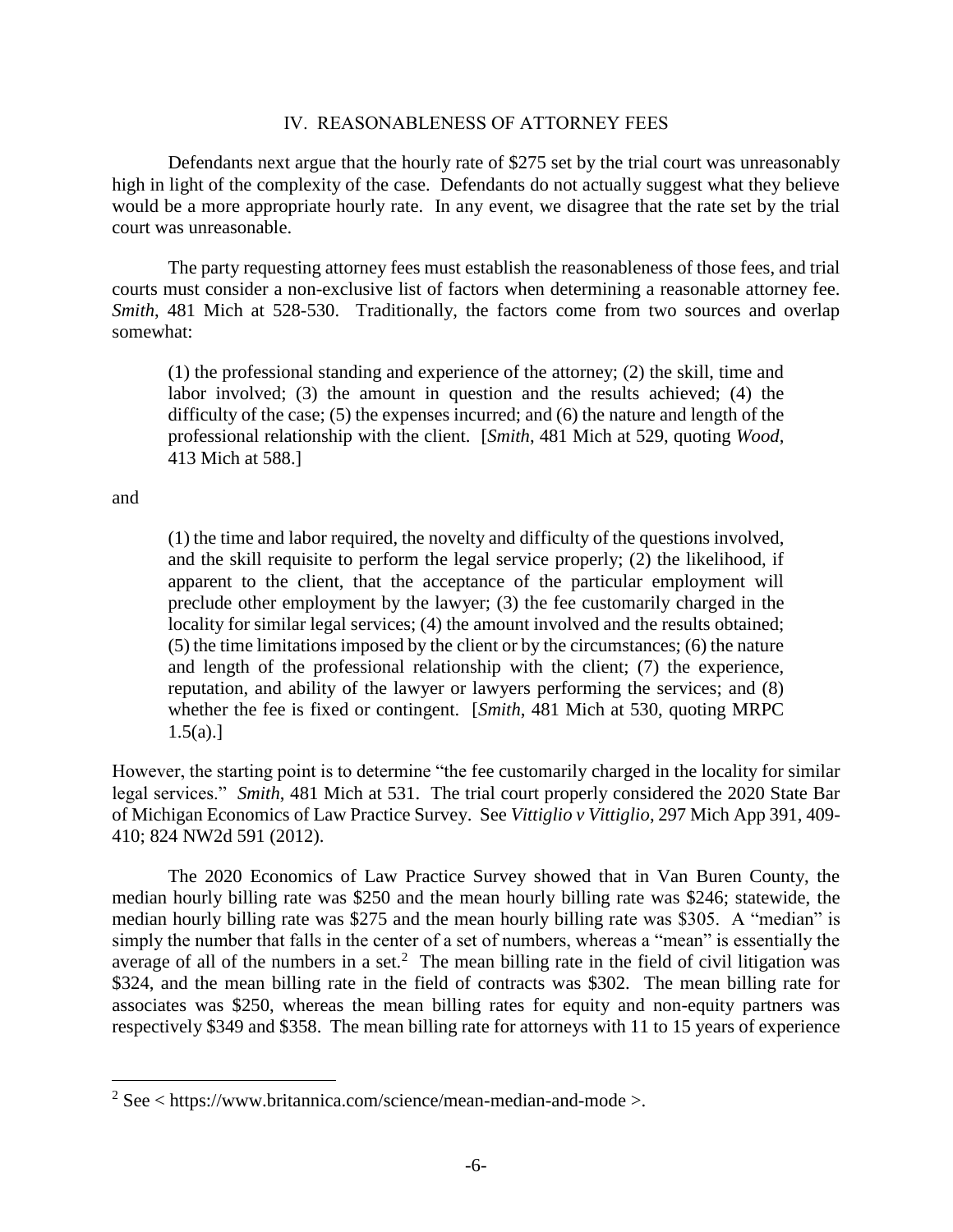was \$297, and for attorneys with 6 to 10 years of experience was \$285. The 75<sup>th</sup> percentile billing rate in Van Buren County was \$282. Notwithstanding defendants' contention that this case should have been simple and straightforward, the fraud claim would have generated some additional complexity, as would the matter of holding Tichauer, a California resident, personally liable. Defendants argue that the fraud claim was improper, but doing so is nothing more than an improper effort to relitigate a matter decided by default following defendants' mishandling of the case. That mishandling also generated additional complexity, and it is noteworthy that the evidence of the parties' communications shows that plaintiff was open to a settlement offer if defendants could provide a concrete amount and at least pay the outstanding balance on their undisputed breach of contract. The protracted nature of this litigation was mostly due to defendants' conduct, not plaintiff's conduct.

As plaintiff points out, the billing records submitted by plaintiff's counsel show five attorneys to have worked on the matter, one of whom was an associate who billed at a rate of \$245 an hour, and that rate was not adjusted upward in light of the trial court's reasonableness determination. Two of the other attorneys were also associates, but they had, respectively, twelve and nine years of experience by 2019, the first year in which they billed anything in this matter. Thus, some upward departure for their billing rates would be appropriate. Another lawyer was the founding partner of the firm, which would also warrant some upward departure. The fifth attorney is a slightly closer question, because he became a partner in early 2020 and had only been licensed in Michigan in 2016. His rate for 2020 would clearly warrant some upward departure. We conclude that the evidence in the record, including a number of awards given to the final attorney and the fact that he made partner after only three years, suggests an above-average level of skill. Ultimately, given the statewide mean billing rate for civil litigation, the fault of defendants in dragging this matter out and adding to its complexity, and the above-average qualifications of the four attorneys whose billing rate was set at \$275, we conclude that a rate of \$275 an hour is, if anything, on the low side. It is undisputed that an hourly rate of \$275 is comfortably below the 75th percentile in Van Buren County of \$282. We find no error in a billing rate of \$275 an hour for four of the attorneys.

### V. BLOCK BILLING AND REASONABLE HOURS

Defendants finally contend that plaintiff's invoices failed to permit a proper calculation of the amount of hours expended in this matter, largely premised on plaintiff's use of "block billing" formatted invoices. We disagree.

" 'Block billing' refers to the time-keeping method by which each lawyer and legal assistant enters the total daily time spent working on a case, rather than itemizing the time expended on specific tasks." *Harolds Stores, Inc v Dillard Dep't Stores, Inc*, 82 F 3d 1533, 1554 n  $15$  (CA 10, 1996).<sup>3</sup> Some federal courts have held that block billing in which "vague and general entries such as, 'telephone conference,' 'office conference,' 'research,' and 'review article' make it impossible for the Court to evaluate the reasonableness of the hours expended on the litigation"

 $3$  Although decisions of lower federal courts are not binding on this Court, they may be considered persuasive or informative. See *Abela v General Motors Corp*, 469 Mich 603, 607; 677 NW2d 325 (2004).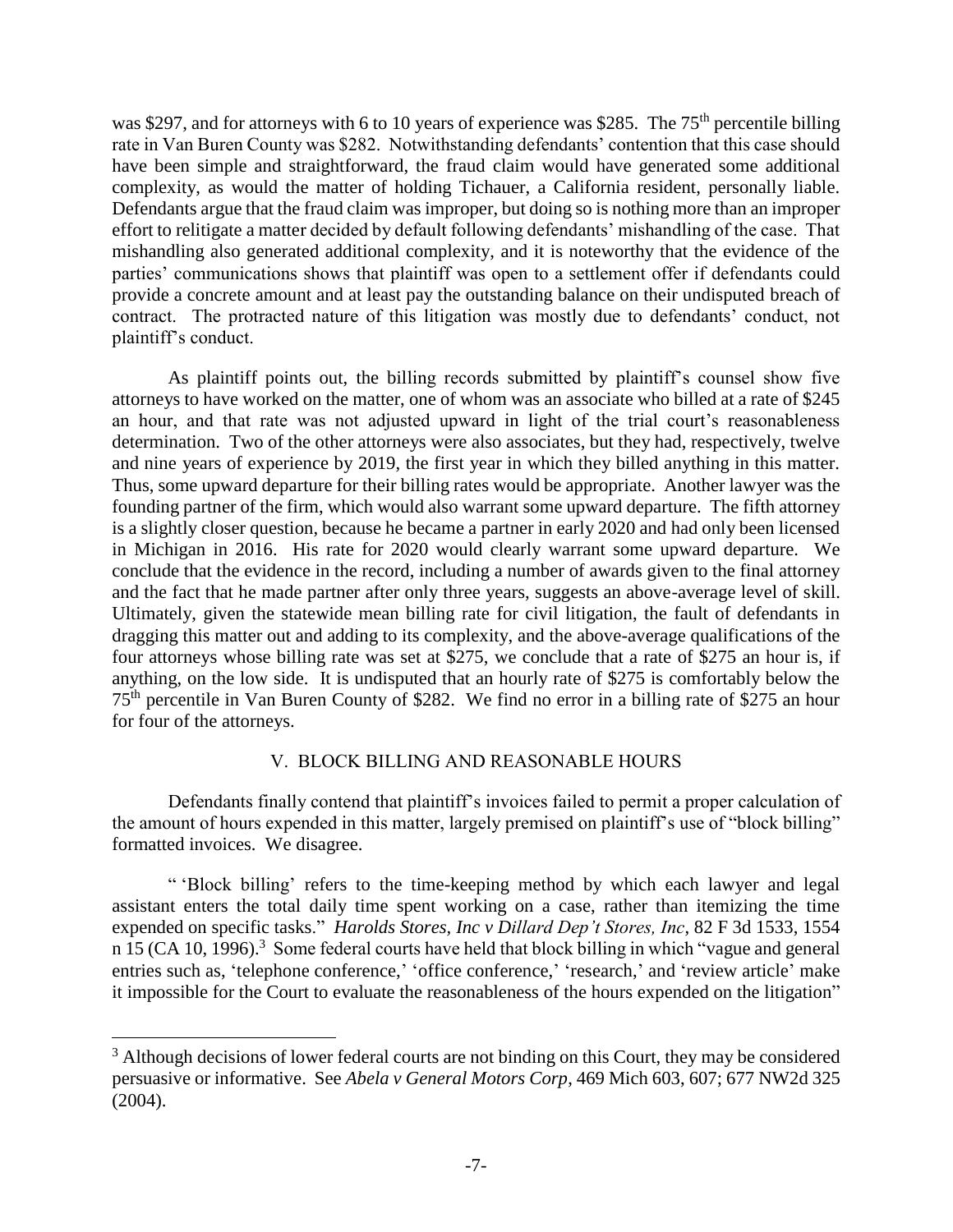warrant a general reduction of billed hours by 10% to 20%. See *Gatz v Bollinger*, 353 F Supp 2d 929, 939 (ED Mich, 2005). Nevertheless, it appears that the federal courts did not reduce attorneys' submitted billable hours based directly on their use of block billing, but rather because the specific block bills presented contained vague entries. *HJ Inc v Flygt Corp*, 925 F 2d 257, 260 (CA 8, 1991); *In re Pierce*, 190 F 3d 586, 593-594 (CA DC, 1999). By necessary implication, the fact that a block bill contains some entries that are vague is not considered fatal to the block bill itself. Rather than rejecting a block bill entirely, the federal courts will impose a percentage reduction for the use of "sloppy and imprecise time records." See *Jane L v Bangerter*, 61 F 3d 1505, 1510 (CA 10, 1995).

Defendants rely on *Augustine v Allstate Ins Co*, 292 Mich App 408; 807 NW2d 77 (2011). This Court in *Augustine* did not directly address block billing. In *Augustine*, this Court had previously remanded an appeal from an attorney fee award in favor of the plaintiff for the trial court to follow the procedure set forth by our Supreme Court in *Smith*, which at the time had just been decided. *Augustine*, 292 Mich App at 413-415. On remand, the defendant sought to discover the plaintiff's litigation file for the purpose of assessing the accuracy of the plaintiff's attorneys' bills, and the trial court refused the request. *Id*. at 415-416. This Court found that the trial court abused its discretion under the circumstances. *Id*. at 423. Critical to this Court's analysis was the fact that the "plaintiff's attorneys' law firm did not maintain a time-billing procedure," "lawyers of the firm did not make contemporaneous time entries," and "the summary billing statement presented in support of an attorney-fee award was a retrospective exercise based on memory and possibly some office notes or Excel spreadsheets." *Id*. at 421-422. The trial court also abused its discretion by failing to follow this Court's instructions on remand and by admitting some inadmissible evidence. *Id*. at 425-432. Finally, the trial court erred "by assessing the number of hours allowed for the attorney-fee calculation" because the plaintiff's attorneys' billing summary was simply not backed by any documentation or testimony whatsoever. *Id*. at 432-434. In other words, nowhere in *Augustine* did this Court condemn block billing, but rather condemned a total failure to document time spent on tasks related to litigation.

In contrast, this Court has, albeit entirely in unpublished opinions,<sup>4</sup> consistently rejected the proposition that the use of block billing is *per se* improper or vague so long as the entries within the blocks are themselves adequately detailed. See *Bristol West Ins Co v Smith*, unpublished per curiam opinion of the Court of Appeals, issued February 6, 2007 (Docket No. 264693), unpub op at p 6; *TBCI, PC v State Farm Mut Auto Ins Co*, unpublished per curiam opinion of the Court of Appeals, issued December 23, 2008 (Docket Nos 279965, 279996), unpub op at pp 2-3, 5; *Bonacci v Ferris State Univ*, unpublished per curiam opinion of the Court of Appeals, issued January 13, 2015 (Docket Nos. 318136, 319101), unpub op at p 12; *Dubuc v Copeland Paving Inc*, unpublished per curiam opinion of the Court of Appeals, issued March 29, 2016 (Docket No. 325228), unpub op at p 9; *Schwartz v Oltarz-Schwartz*, unpublished per curiam opinion of the Court of Appeals, issued September 22, 2016 (Docket Nos. 324555, 330031, 330213), unpub op at p 16; *Rudnicki v Ateek*, unpublished per curiam opinion of the Court of Appeals, issued October 11, 2016 (Docket

<sup>&</sup>lt;sup>4</sup> Unpublished cases are not binding, and reliance upon unpublished cases is disfavored, but under exceptional circumstances they may be considered persuasive. See *Glasker-Davis v Auvenshine*, 333 Mich App 222, 232 n 4; \_\_\_ NW2d \_\_\_ (2020).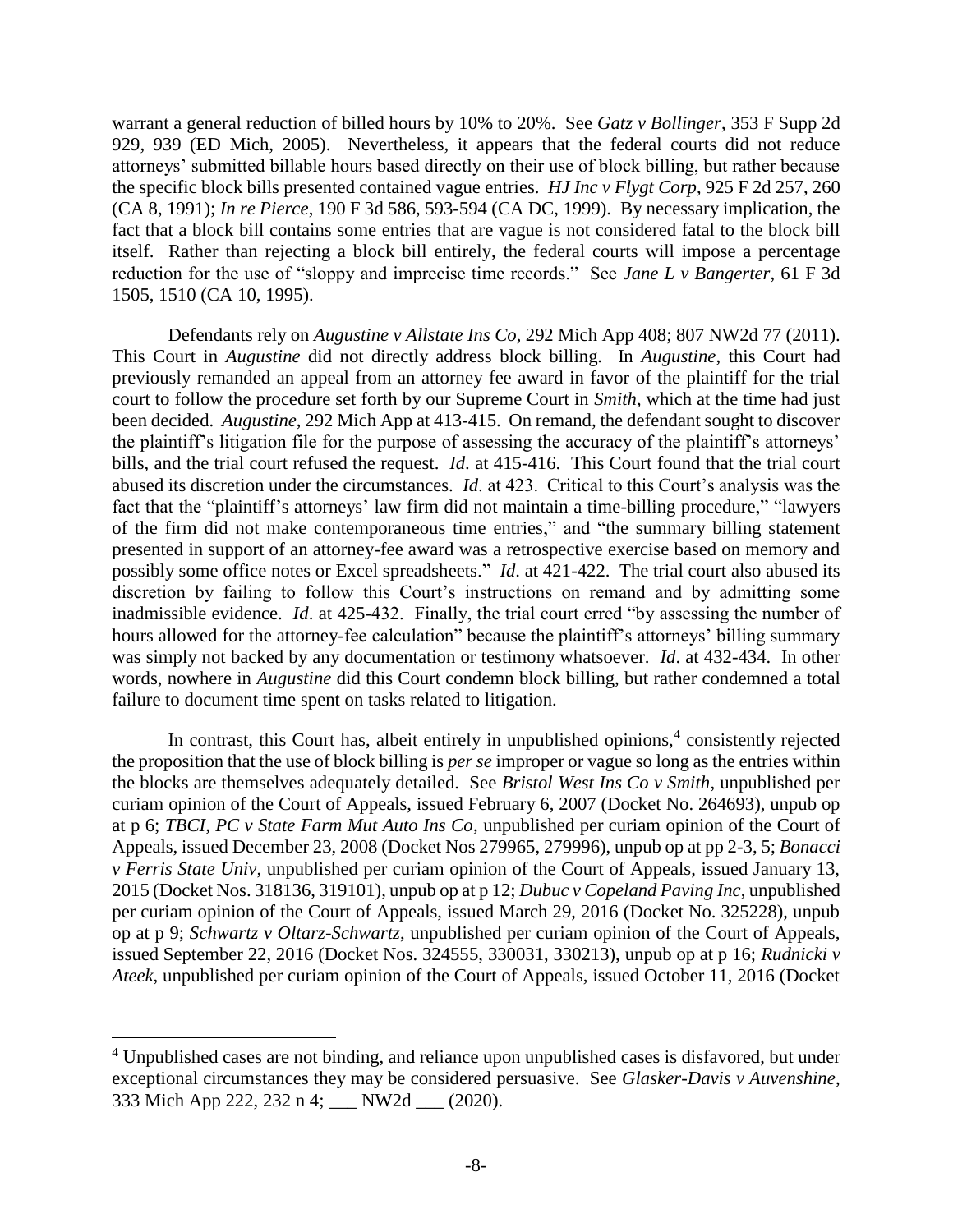No 328130), unpub op at p 4; *Vogel v Desaegher*, unpublished per curiam opinion of the Court of Appeals, issued February 7, 2019 (Docket No. 339763), unpub op at pp 5-7.

In the absence of any published authority in Michigan on point, the unanimity of this Court's unpublished opinions, and the federal courts' focus on whether particular entries are proper rather than rejecting block billing altogether, we regard our unpublished opinions as persuasive. *Glasker-Davis v Auvenshine*, 333 Mich App 222, 232 n 4; \_\_\_ NW2d \_\_\_ (2020). Furthermore, we agree with them: we are unable to find anything intrinsically vague about block billing; so long as the block billing entries are sufficiently detailed to permit an analysis of what tasks were performed, the relevance of those tasks to the litigation, and whether the amount of time expended on those tasks was reasonable. We therefore reject defendants' challenge to the use of block billing as *per se* precluding a determination of reasonable hours expended on a matter.

Defendants further argue that, even if block billing is permissible, the invoices submitted by plaintiff's attorneys were as deficient—and therefore as improper—as the invoices at issue in *Augustine*. This is clearly untrue. Plaintiff's attorneys' invoices were broken down by month and by the attorney or staff member who worked on the file. Each month's entry per person contains an enumeration of specific tasks undertaken on specific days. Defendants do not seriously allege that any particular such tasks are, themselves, so vague that it cannot be determined what really occurred or how the task was relevant to the litigation. Rather, defendants argue that the block billing is improper generally because it cannot be discerned how much time was spent on each discrete task. However, such "aggregation" is inherent in the nature of block billing, so this is essentially an argument that block billing is improper *per se*. We find no abuse of discretion in the trial court's determination that it was able to make "a very detailed assessment as to whether" the services described in plaintiff's invoices "were necessary and whether the amount of time spent on those were reasonable."

Defendants also argue that plaintiff's attorneys' billing records make it impossible to determine how much time was spent on "clerical" tasks. Defendants provide an enumeration of specific tasks that they contend "appear to be 'clerical.' " This list is identical to the list defendants submitted to the trial court, but it is not clear from the record how the trial court addressed that list.<sup>5</sup> In any event, to the extent defendants challenge the entries as vague, we do not believe that entries such as "assist with finalizing Complaint," "follow up with client re: status of filing and service," "review draft Response re: Motion and assist re: edits," "review correspondence from Atty Boughton," "draft Proof of Service," and so on are vague or would be any more

 $5$  We note that three separate orders reference a hearing allegedly held on November 25, 2020; however, the lower court register of actions does not reflect that any such hearing occurred. We have not been provided with any transcript for any such hearing, which would be in violation of MCR 7.210(A)(1) and MCR 7.210(B)(1)(a) if such a hearing did actually occur. We would have presumed defendant's list would be considered at such a hearing. Nevertheless, defendants' counsel has advised this Court that no hearing did in fact occur on that date.